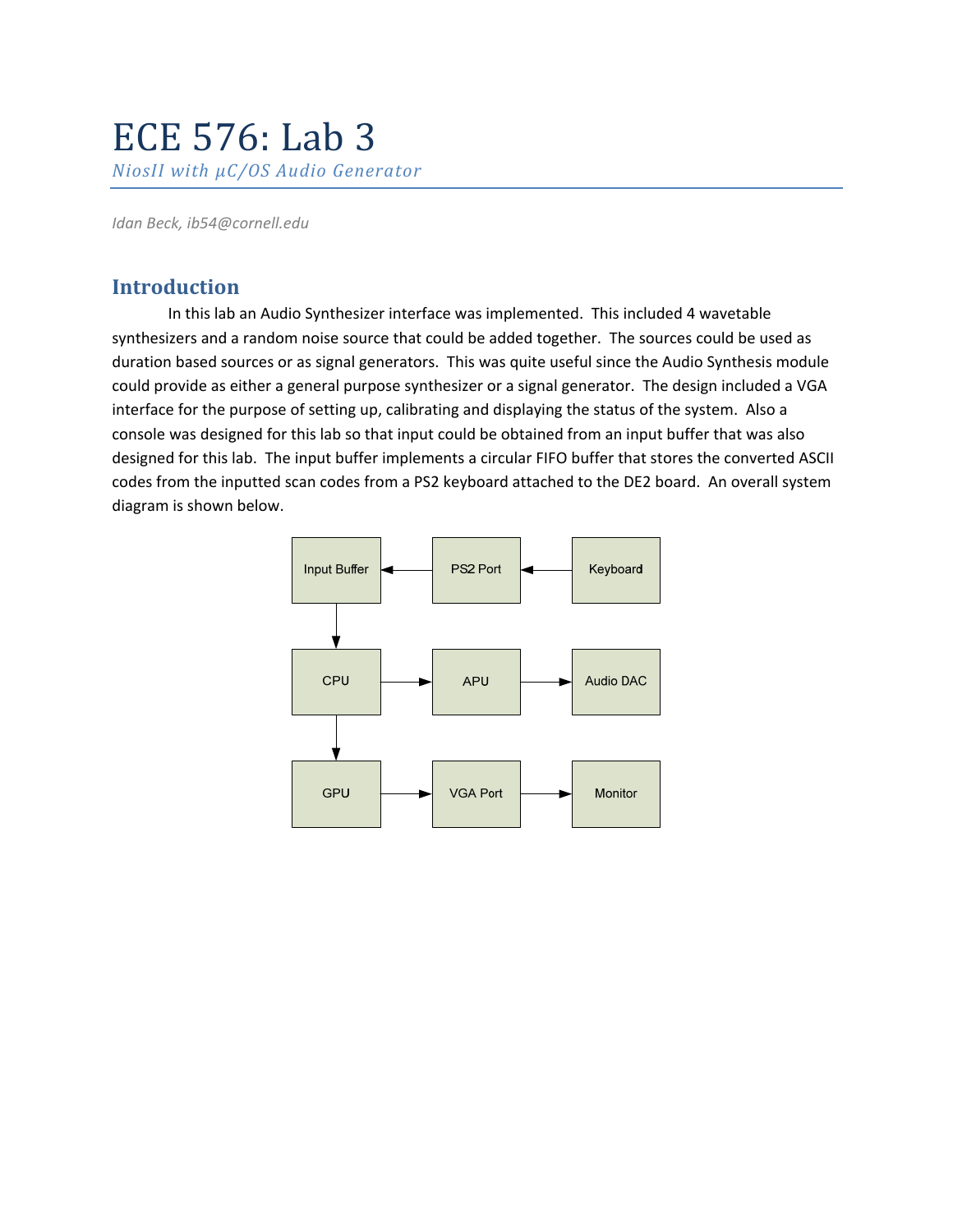# **Design**

# *Hardware*

The main hardware aspects of the design developed in this lab was the NiosII system implemented using SOPC builder, the input buffer, and the APU which included the DDS synthesis of the wave table oscillators and noise source. The GPU design was described and explained in lab 2 so please note this for reference.

## **NiosII System**

The system designed for this lab required a number of interfaces for the APU, GPU, and the input buffer. The APU was mainly an output port, the input buffer was mostly an input port, and the GPU was mostly an output port. The overall system is shown with the different reference addresses. Also SDRAM was used for the program memory as can be seen in the below screen capture:

| Use                  | Module Name            | <b>Description</b>               | Input Clock | Base       | End                        | IRQ. |
|----------------------|------------------------|----------------------------------|-------------|------------|----------------------------|------|
| ☑                    | $\Box$ cpu $\Box$      | Nios II Processor - Altera   clk |             |            |                            |      |
|                      | instruction master     | Master port                      |             |            |                            |      |
|                      | data_master            | Master port                      |             | IRQ 01     | $IRQ 31$ $\leftrightarrow$ |      |
|                      | jtag debug module      | Slave port                       |             | 0x00800000 | 0x008007FF                 |      |
| ☑                    | ⊞sdram                 | SDRAM Controller                 | lclk.       | 0x00000000 | 0x007FFFFFF                |      |
| $\blacktriangledown$ | №⊞ jtag uart           | JTAG UART                        | lclki       | 0x00800870 | 0x00800877                 | 0    |
| ☑                    | N⊞ GpuInterface        | PIO (Parallel I/O)               | lclk.       | 0x00800800 | 0x0080080F                 |      |
| ▽                    | N⊞ GpuComplete         | PIO (Parallel I/O)               | lclk.       | 0x00800810 | 0x0080081F                 |      |
| ☑                    | ∖⊟ GpuValid            | PIO (Parallel I/O)               | lclk.       | 0x00800820 | 0x0080082F                 |      |
| ☑                    | N PS2BufferEmpty N     | PIO (Parallel I/O)               | lclk.       | 0x00800830 | 0x0080083FII               |      |
| ☑                    | ├─⊞ PS2Valid           | PIO (Parallel I/O)               | lclk        | 0x00800840 | 0x0080084F                 |      |
| ⊽                    | N⊞ PS2ASCIIOut         | PIO (Parallel I/O)               | lclk        | 0x00800850 | 0x0080085F                 |      |
| ▽                    | <b>\</b> ⊟ PS2Complete | PIO (Parallel I/O)               | lclk.       | 0x00800860 | 0x0080086F                 |      |
| ⊽                    | ∖⊟ APUValid            | PIO (Parallel I/O)               | lclk        | 0x00800880 | 0x0080088F                 |      |
| ☑                    | N⊞ APUOp               | PIO (Parallel I/O)               | lclk.       | 0x00800890 | 0x0080089F                 |      |
| ▽                    | \—⊞ APUData            | PIO (Parallel I/O)               | lclk        | 0x008008A0 | 0x008008AF                 |      |
| ⊽                    | भ⊡ timer  0            | Interval timer                   | lclk.       | 0x008008C0 | 0x008008DF 2               |      |
|                      |                        |                                  |             |            |                            |      |

Timer 0 is used by the operating system to generate the correct intervals. Notice that the input of the PS2BufferEmpty\_N has an associated IRQ. Although this was never needed to be implemented in this lab in a truly multitasking environment this could be very useful to interrupt the OS for user input.

## **Input Buffer**

The input buffer consists of a PS2 state machine which spits out the scan code of the last pressed key. If the pressed key is shift the PS2 module outputs this but does not trigger a valid key. The scan code and shift enable are then fed to a scan code decoder which interprets them and outputs an ASCII character. This was done in pure logic since due to the shift enable introduces some logic required. This may be fixed in later versions but since this was such a small number of logic elements I did not further investigate it.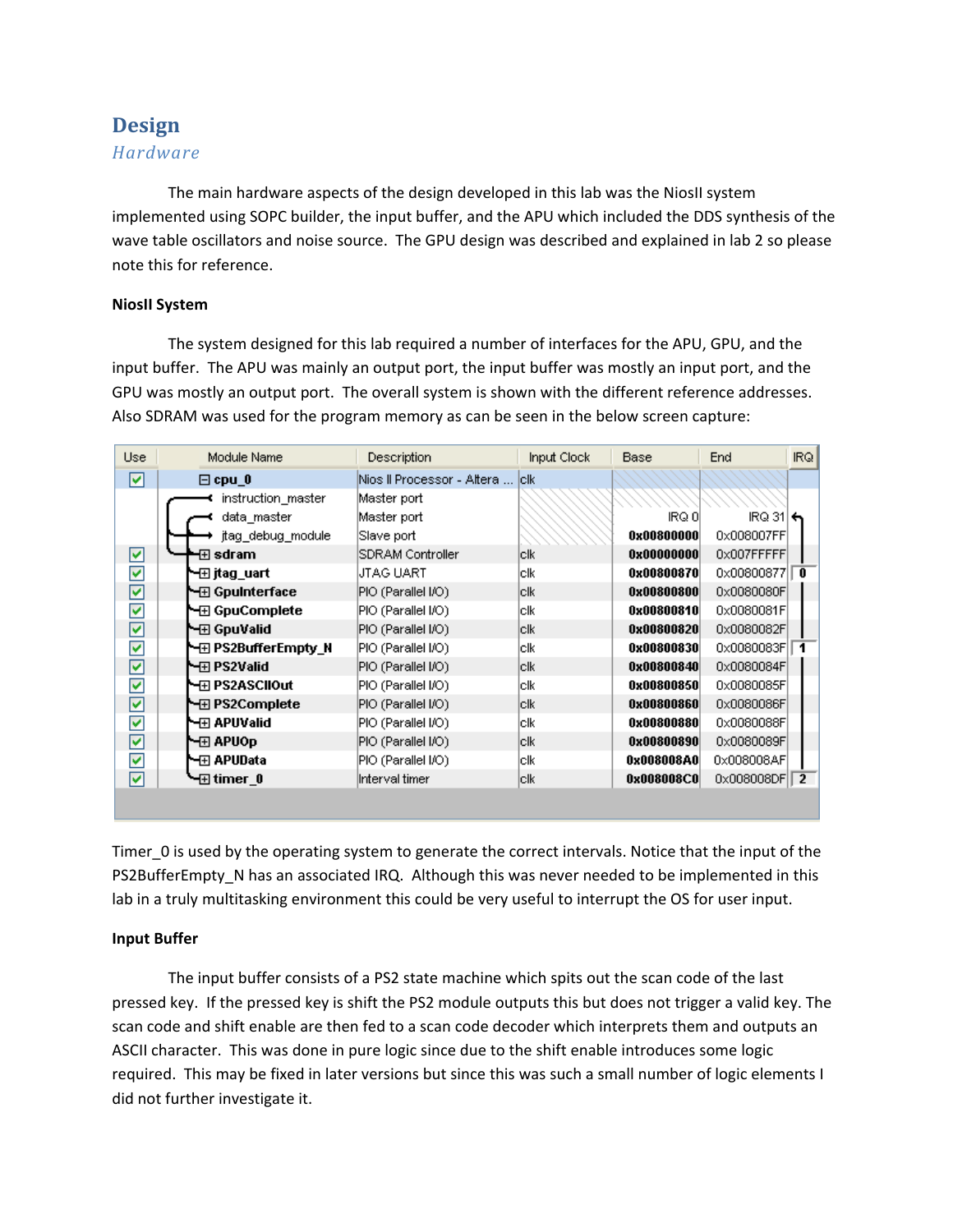There are two state machines in the buffer, one for reading and the other for writing. When the key is valid as signaled by the PS2 module in the input buffer the ASCII key is written by the buffer to the write position in the circular buffer and the write position incremented. When the read and write positions of the circular buffer differ the PS2 input buffer will lower the empty buffer signal. This will signal to the environment that there exists a character in the buffer waiting to be read.

To read the buffer the environment sets the iValid line. This will read out a character into the output data on oASCIIout. Once this is registered as a valid output the oComplete flag is set to tell the environment that the output is valid. Once the environment is done reading the character it will lower the valid flag thereby resetting the read state machine.

#### **APU – Audio Generation**

The APU is rather straightforward. It uses the AUDIO DAC and I2C AV CONFIG modules for the control and drive of the Audio DAC. The audio dac also required an audio control clock which was already being generated in the VGA module for us in the VGA\_Audio\_PLL. Instead of using a third PLL the signal was wired through the GPU module through the top module all the way down to the APU module. This signal is called iAUDCtrlClk and can be tracked through the design.

| Command | Op-Data   | <b>Use</b>                                                                                |  |
|---------|-----------|-------------------------------------------------------------------------------------------|--|
| 0x001A; | $00-1A$   | Sets register 0 to the left line gain value of 1A                                         |  |
| 0x021A  | $02-1A$   | Sets register 1 to the right line gain value of 1A                                        |  |
| 0x047B  | 04-7B     | Sets register 2 to the left headphone volume value of 7B                                  |  |
| 0x067B  | 06-7B     | Sets register 3 to the right headphone volume value of 7B                                 |  |
| 0x08F8  | $08-F8$   | Sets register 4 to turn on the ADC DAC by turning the sidetone volume to FF, turning      |  |
|         |           | on the sidetone, the DAC, and turning on bypass.                                          |  |
| 0x0A06  | 0A-06     | Sets register 5 to set the digital path by turning on the DAC soft mute and setting the   |  |
|         |           | de-emphasis of 48KHz to 2.                                                                |  |
| 0x0C00  | $OC-OO$   | This turns on the power for all on, setting register 6 to the value of 00                 |  |
| 0x0E01  | 0F-01     | Sets register 7 to the format of the input to the DAC. Sets the bit length to 16 bits and |  |
|         |           | MSB left.                                                                                 |  |
| 0x1002  | $10 - 02$ | Sets register 8 to normal mode at 384f <sub>s</sub> oversampling                          |  |
| 0x1201  | $12 - 01$ | Sets register 9 to activate the codec                                                     |  |

The APU uses the I2C AV CONFIG to initialize the Audio DAC using 10 commands. Those commands are shown in the below table with their functionalities:

Much like the design of the GPU you will notice that the APU takes in instructions in the form of 16 bit wide operation instructions. The exact definitions of the operations are detailed in the APU.h file. The interface was made to be 16 bits wide as to ensure compatibility for future uses with the GPU interface. However, only 8 bits of this interface is ever used. The OP code is used to both set the target and operation for the data line which is 32 bits wide. Essentially the APU looks for an iValid and when this occurs it will read the Op and manipulate the internal registers appropriately with the input data.

Other than the details of the APU interface the APU is rather self standing and requires no other manipulation for operation. Inside the APU reside four wave table oscillators. The output of the APU to the audio DAC is the addition of all of the outputs of the wave table oscillators and the noise source.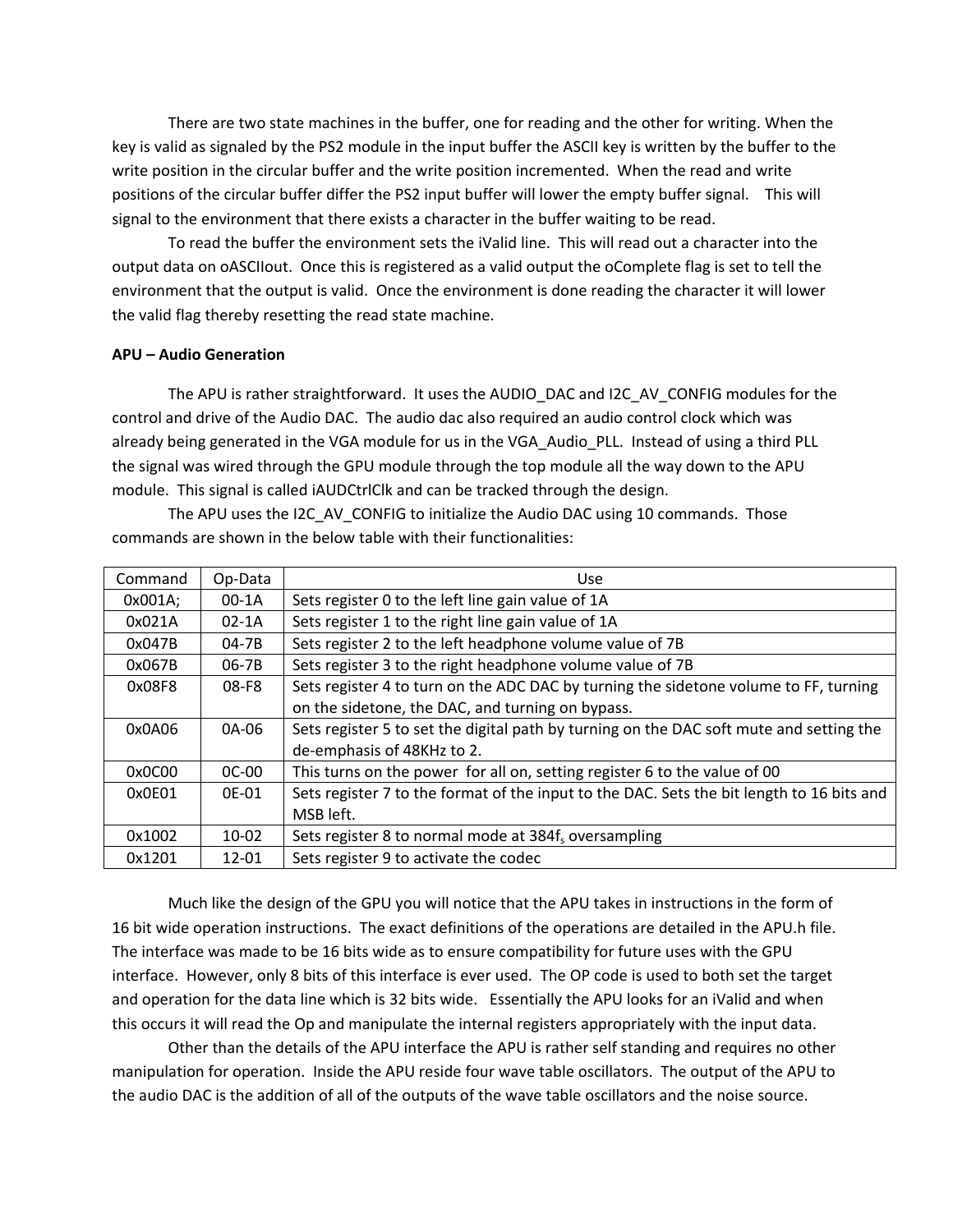The wave table oscillators are implemented using Direct Digital Synthesis with a look up 16 bit 2's compliment LUT designed using matlab. Each of the different DDS units has it's own independent frequency, duration and On variables which can each be manipulated individually or with the ALL specification in the op code.

The DDS unit's increment is then set with the frequency based on the following multiply:

$$
Increment = \frac{2^{32}}{47.04 \, KHz} F_{out}
$$
\n
$$
Increment \approx 91304 \cdot F_{out}
$$

This value was close enough to ensure for a good enough accuracy for the outputted waves. The way that wave duration was implemented was using a timing variable which would count up to the WaveDuration variable. Once the two matched the time would be reset and the WaveOn would be set low. Since the wave would only free run when the WaveOn variable was set high then this would halt the wave. A special clause was included, however, to allow for signal generation properties. If the wave duration was zero then the prior was skipped and the wave was allowed to free run forever or until the WaveOn variable was de‐asserted.

The noise source was not implemented with a look up table since this would not have been random in any means. The final version utilized a 32 bit shift register with taps taken at the  $32^{nd}$ ,  $31^{st}$ , 30<sup>th</sup>, and 10<sup>th</sup> bits OR-ed together. This combination was taken from an online source found through Wikipedia for Linear Feedback Shift Registers. This noise source was then run through a low pass filter with a variable cutoff frequency as designated by the internal state of the APU. This frequency could be adjusted through the audio interface as well.

To generate the random numbers the LFSR was shifted each time step. The MSB of the LFSR was then used as  $x(n)$ , and the previous value of NoiseOut as  $y(n-1)$  in the following equation:

$$
y(n) = x(n) + \beta(y(n-1) - x(n))
$$

Where  $\beta$  is a number between [1,0] which represents a direct mapping to the normalized frequency between 0.05 and .5 the Nyquist frequency. The value of β was calculated in software and then passed to the APU to get rid of complicated border cases. This way the value is considered valid as soon as a new frequency is set to the APU for the noise source.

#### *Software*

The software designed for lab consisted of the PS2 and APU APIs as well as an implementation of these APIs through a Console application that enabled the operation of a the APU API manipulations.

#### **PS2 API**

This API was rather lightweight. It simply interfaced with the input buffer and allowed the user to read an individual character or read in the whole buffer that was yet to be read. The two functions are shown below: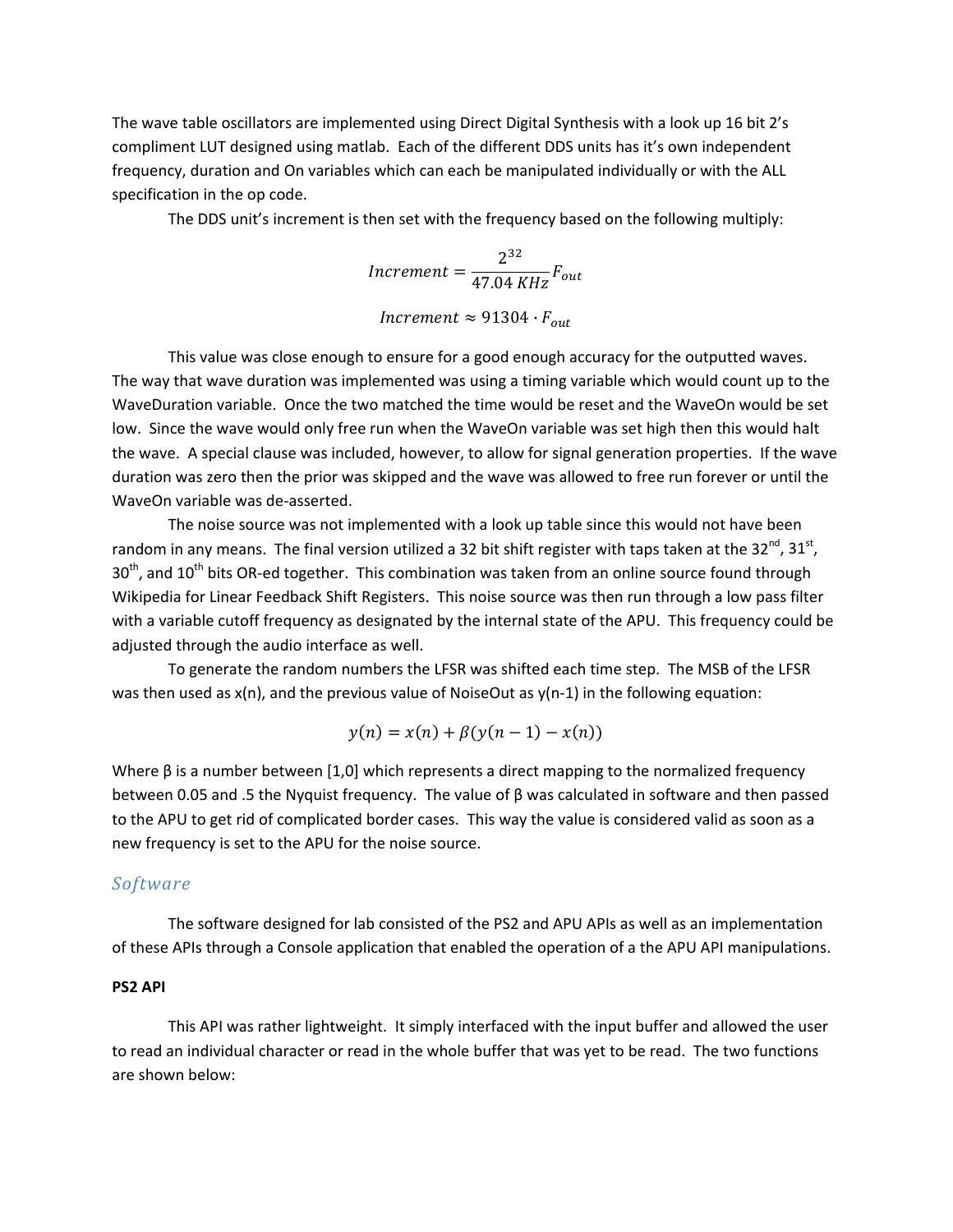```
int GetPS2Char(char *pcCharOut);
```
This function would output pcCharOut as the next character in the input buffer FIFO. The return value would be 1 if success or 0 if the buffer is empty.

int GetPS2Buffer(char \*pszBuffer, int \*cchBuffer);

This function will output a buffer of length cchBuffer. The memory location is allocated by the function however the caller must free the memory. If the buffer is empty then the function returns 0, otherwise it will return 1.

#### **The Console**

The console API consisted of three functions. The first function, InitializeConsole, is trivial. All it does is set up the console graphics and display some text on the screen using the GPU API. The UpdateConsole function is where all of the input occurs. This function displays the caret and makes it blink so that the user can see where the whitespaces occur. Next the function checks the input buffer through the PS2 API to check whether any input has been entered since the last time it was entered. It then checks to see what kind of input it is and other than the case of the entry of an Enter command it affects the console's internal buffer szConsoleInput accordingly. Also it will draw the characters onto the screen so that the user may see what it is that they are typing.

In the case that the user has inputted an Enter command the function will append a whitespace to the buffer and write over the characters in black to erase them from the screen. It saves the length of the buffer to a variable to be used within the tokenizer function and then resets the cchConsoleInput variable so that the next time the buffer is written to it is done so at the beginning of the buffer. This is better in performance than resetting the whole array which would be a waste of cycles. Then the function will return with the value KEY\_ENTER which allows a program to know when to run the tokenizer function GetTokens.

GetTokens is a tokenizer function which utilizes the standard IO function strtok() function. This function will step through the console's internal buffer and spit out a range of tokens and a range of their respective lengths. The lengths is never truly used since strcmp() is used to compare the strings, however this could be useful for things in the future so was included in the functionality as well. This function is rather straightforward but tends to be a little buggy at times. There were a few bugs in the interface between GetTokens and UpdateConsole, however the emphasis of the lab was not on these and since the input buffer was being transferred correctly these bugs were deemed acceptable and will be returned to when it is more crucial.

#### **APU API**

The APU API is large because of the fact that each of the functions was repeated for each of the different oscillator sources. In hindsight this should have been more of a table based process however this will be regressed in the future. Each oscillator source has its own set of functions:

SetWaveduration – This sets the wave's duration, updates the value shown on the screen, and sends it to the APU.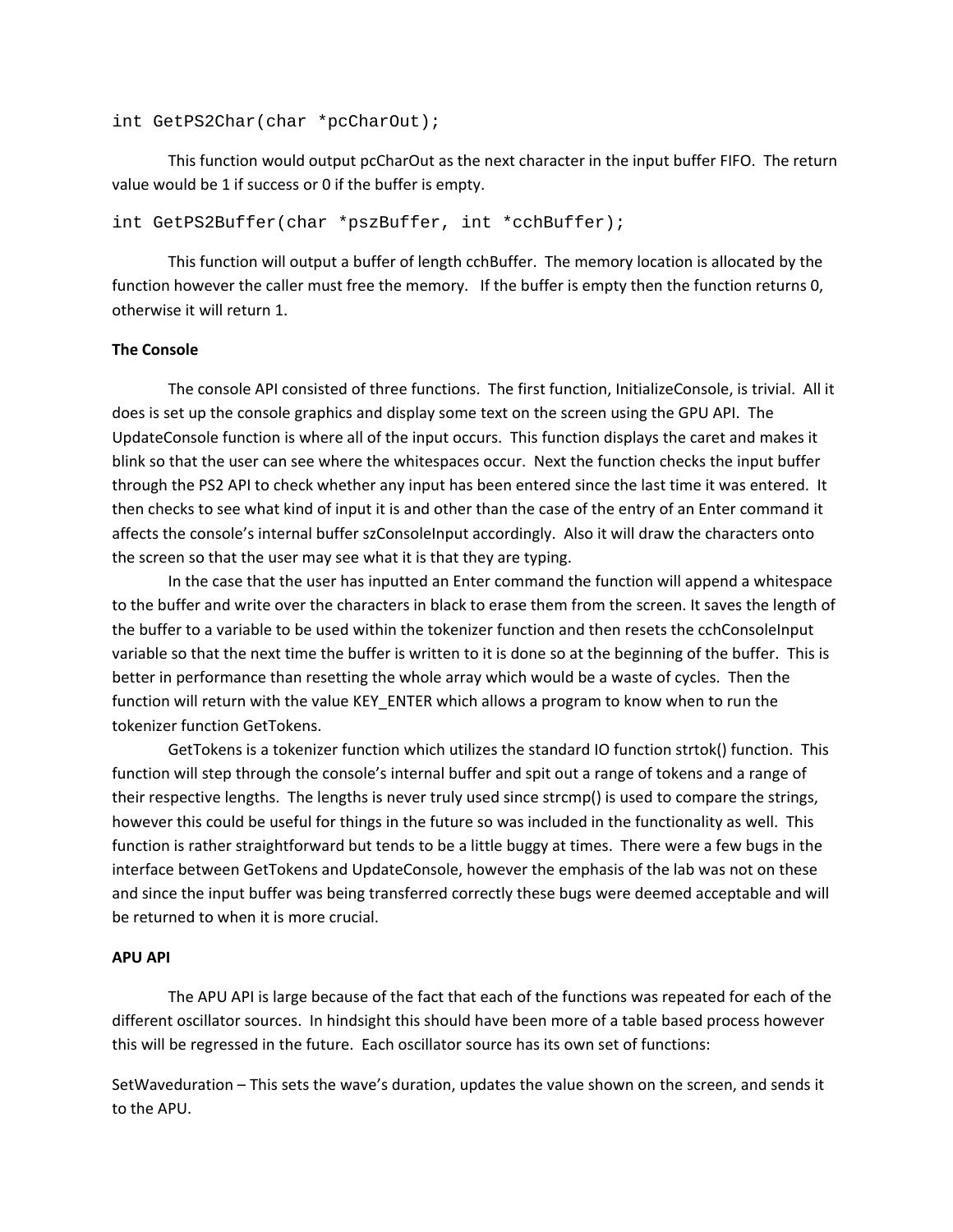SetWaveFrequency – This sets the wave's frequency, updates the values shown on the screen and sends the updated value to the APU. For the noise source this would convert the frequency to the normalized frequency by dividing it by the Nyquist frequency then multiplying it by 0x10000 and subtracting this from the 0x10000. The 0x10000 value represented a value of 1.0 in the signed multiply. This would then mean that we rescaled the input frequency to the normalized frequency and then to the correct  $\beta$ for the low pass filter. This saves a great deal of hardware complexity.

SetWaveOn – This function simply turned the wave on and off. In the case of the duration not being equal to 0 when the wave would outlive the duration given to it the on would still appear on the screen since the APU had no way of letting the CPU know that it was done. If the APU is ever made into a fully fledged synthesizer this would be an important feature but was not needed for our purposes.

SetWaveOff – This function would turn the wave off and remove the On from the screen for the appropriate wave.

SetWaveADSR – This function was written for the future when the APU module is converted into a real synthesizer. ADSR stands for Attack Delay Sustain and Release. This function would display the amplitude envelope on the screen scaled appropriately and would then set the APU values for the wave. This was never carried out in hardware however although the registers were coded but there is no way to set them and they do not affect the wave itself either.

The APU also had a function InitializeAudioSynth, this function initialized all of the oscillators to some general starting parameters, displayed and displayed the displays for the different oscillators. It would also initialize the APU interface to 0 so that no strange conditions would occur in the beginning of the program.

#### **Putting it all together: OS**

The  $\mu$ C/OS operating system was used for this lab. In all reality due to the non-blocking nature of the console's implementation of the PS2 API this could have well been a single threaded application. However, the multiple threads provide a powerful way to expand on this program with additional components such as a display that outputs the audio level on an oscilloscope like display. There was no time to implement this however but may be revisited in the future.

The operating system consists of two threads: audio\_synth and console. The audio\_synth thread is used to initialize the APU and was originally intended to be used to implement an oscilloscope like display which would output the wave from to the VGA display. This was never implemented however will likely be revisited in the future. This thread runs and then sleeps for 10 ms to allow the more important thread to continue to operate.

The second thread, console, is where most of the work occurs. This thread initializes the console and updates it every 10ms. Essentially it polls the input buffer using the UpdateConsole function and when this function returns INPUT\_ENTER this thread parses through the output spew and figures out what the user is trying to do with their commands. It then appropriately converts the input parameters to correct values and dispatches these values to the appropriate APU API for the wave specified. One of the most convenient features of this was that it was possible to use the 'all' command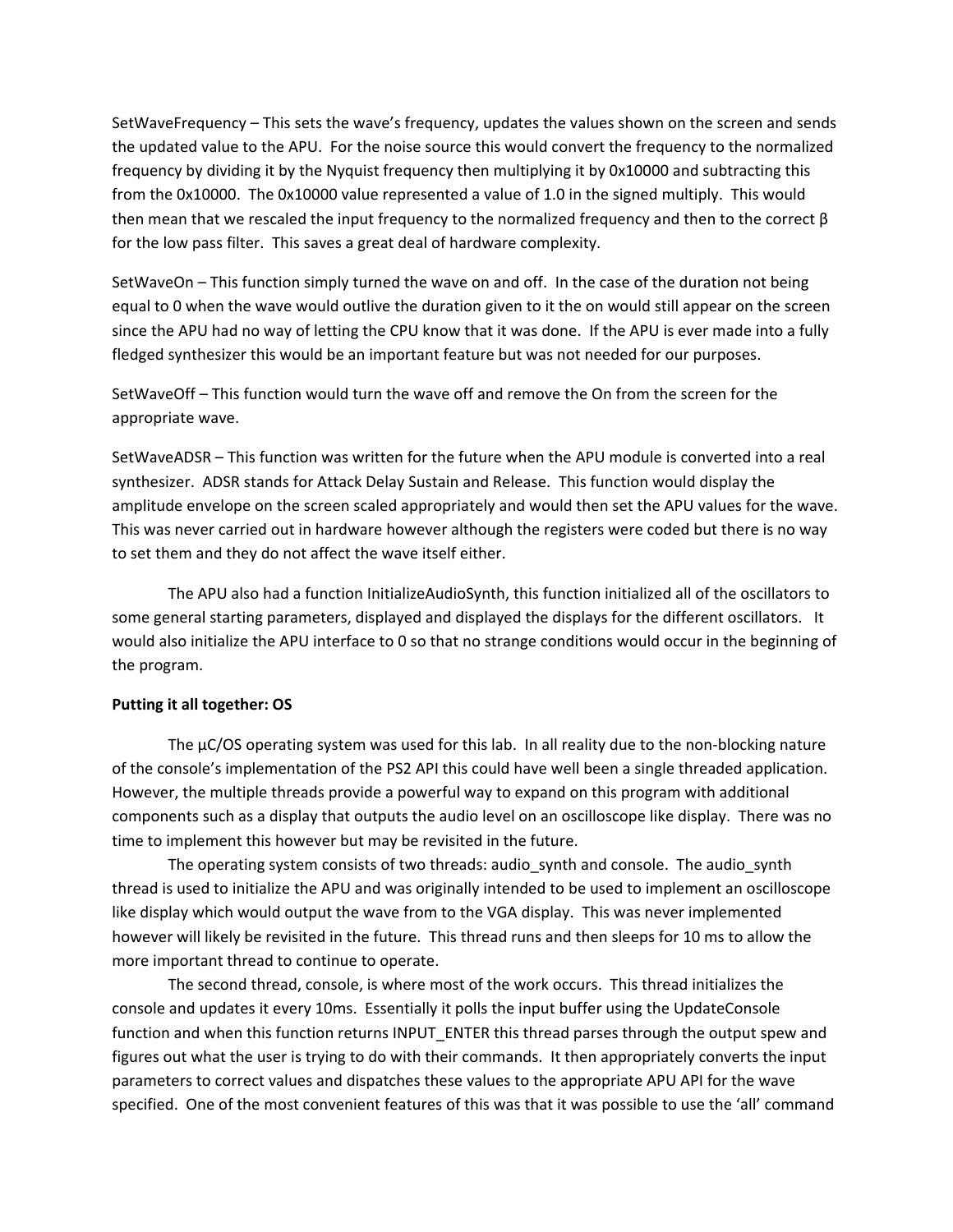to manipulate all of the synthesizers in unison which allowed for easier debugging as well as more convenient shut off of an annoying tone.

Setting up the OS was done in main. On entry the program creates the OS message queue and the two tasks with their respective priorities and stacks. Then it stars the OS which should never return.

# **Testing**

# *Hardware*

Hardware testing was done for each of the different modules independently and then bundled together with a CPU to then fully test the module using a program to make sure that all border cases were working correctly. For example, the PS2 buffer was first implemented by outputting the PS2 spew onto the HEX displays, then the value of the ASCII and then finally was integrated into the input buffer module which was then tested through the implementation of the PS2 and Console APIs.

The APU module was tested by first manually entering operations into it by hand with constant value for the data input. Once this seemed to be working the APU API was developed and it was used to make sure that all of the functionality was working for the sine wave table. Once this was working it was extended to all of the different oscillator sources. The noise source was done somewhat independently since it was not a DDS unit but most of the functionality was the same as the other DDS units so very little was done differently for the noise source.

## *Software*

Since the VGA was used to implement the interface to the APU it was very easy to debug the software using the GPU API that I developed for the last lab. Also because the output was audio it was possible to listen as well as use the oscilloscope to tell whether the correct functionality was being provided through the software. The software was rather minimal in this lab other than interfaces to the hardware. Since the hardware was first tested it was possible to find discrepancy between the software and hardware and using the VGA display it was very easy to debug this.

# **Results and Analysis**

#### *Results*

The resulting system was one which could take user input to manipulate an APU that had 4 wave table oscillators and a noise source that could be added together to get a variety of interesting waveforms. The interface was very friendly except for a few input flaws in the tokenizer which resulted in some strange outputs which the program could not correctly identify. This was usually not a big problem so it was not addressed in this lab.